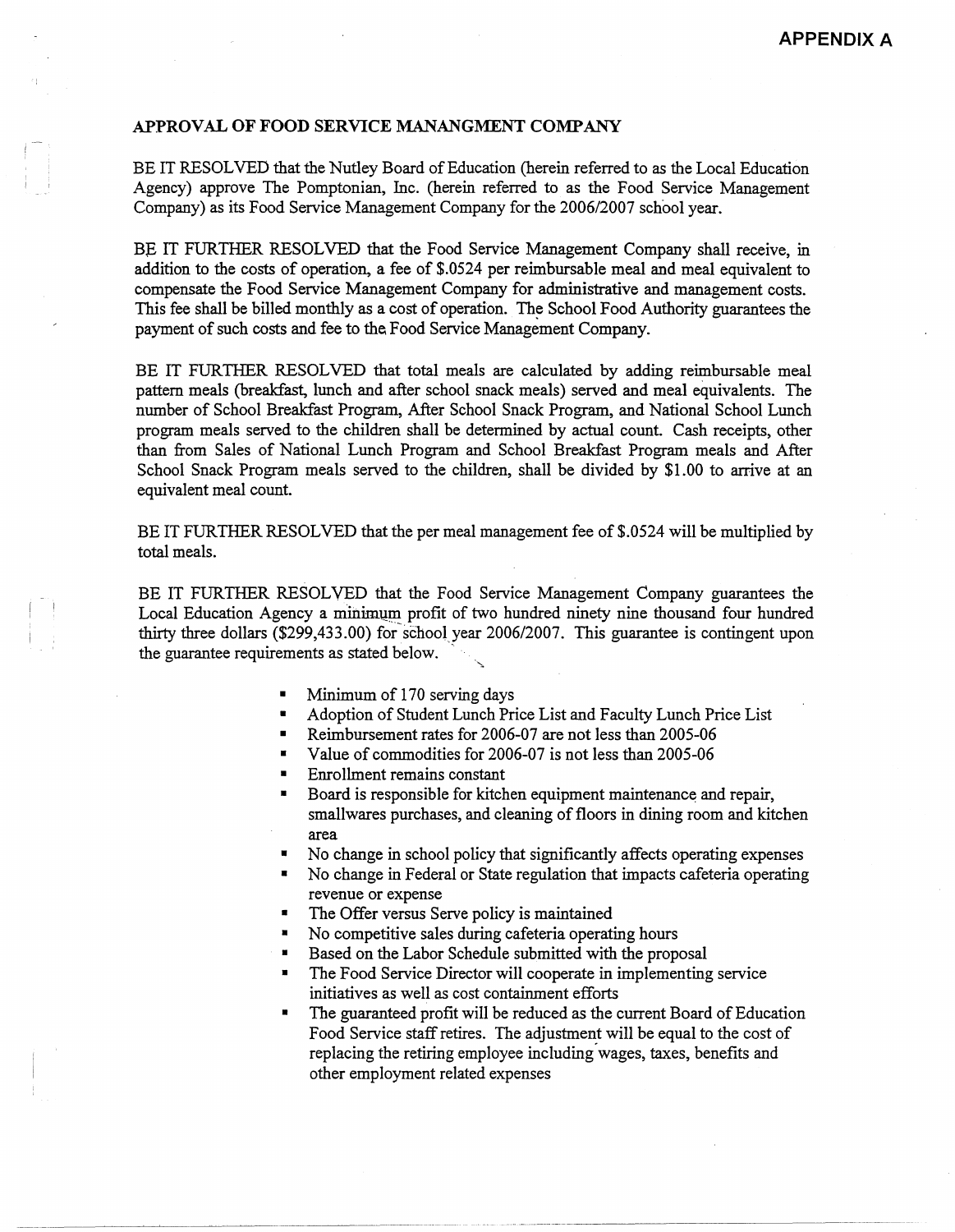- The Food Service Director must achieve the following specific objectives:
	- Maintaining a food cost of 42% or lower
	- Maintaining a paper cost of 4% or lower
	- Maintaining a participation level in the reimbursable meal program equal to or greater than the previous year (District-wide paid meals 622, reduced 74 and free 101)
	- Maintaining a cash sales' level 3.5% greater than the previous year (high school \$521, middle school \$1,196 and elementary schools \$1,328 [all figures are daily])
	- Achieving service objective including.but not limited to improving quality, enhancing presentation and creating a friendly work and dining environment
	- Food Service Director will perform the duties of the position as detailed in the attached job description
	- Pomptonian will notify the district administration in writing of any of the criteria not being met
	- District will address these concerns in a progressive manner with their Food Service Director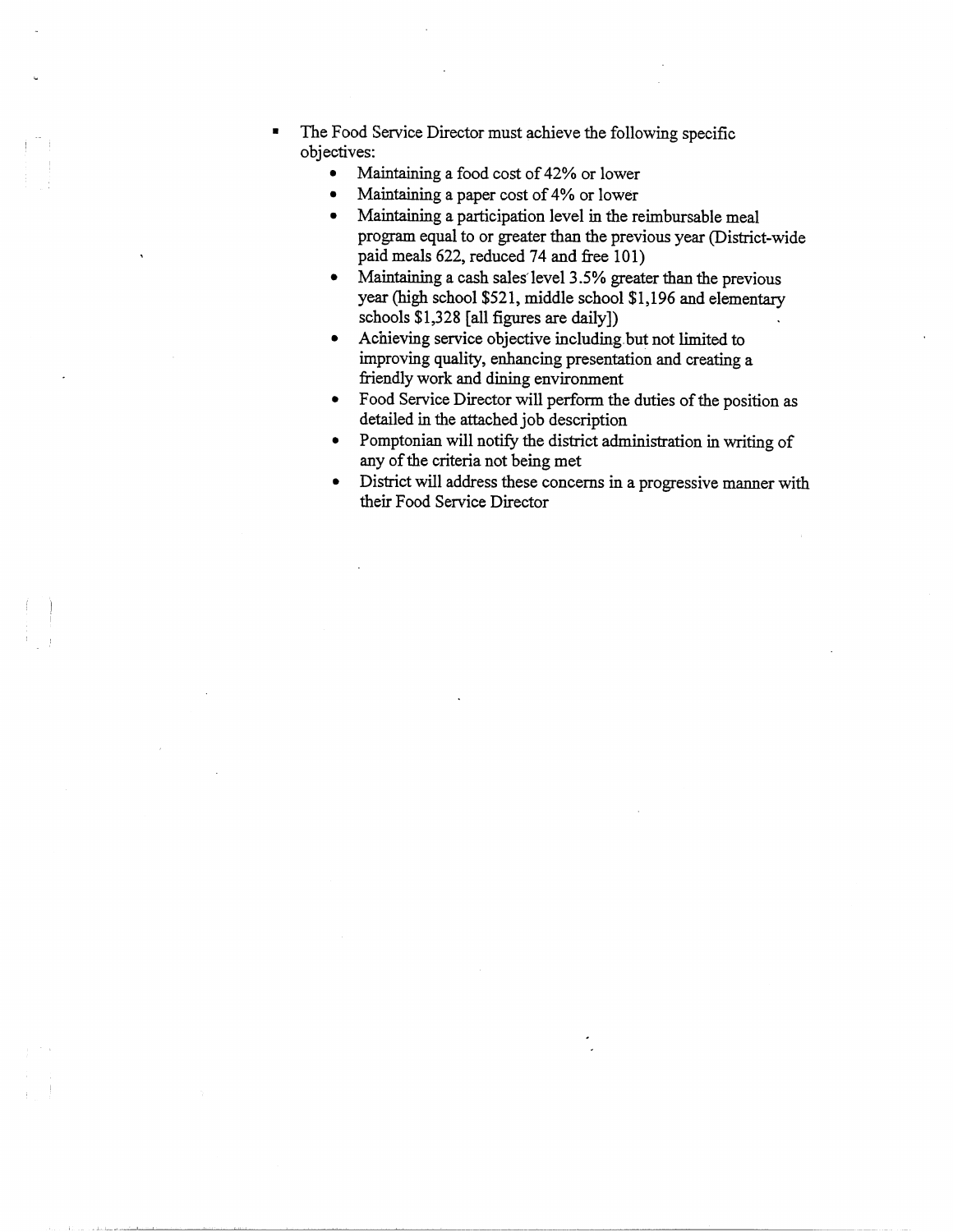## JOB DESCRIPTION FOOD SERVICE DIRECTOR

Start time to properly supervise

,j

- Take full responsibility for ensuring entire staff is performing their functions properly in adherence to the District's goals and objectives
- Start minimum two weeks prior to first serving day
- Proper ordering insuring adequate quantities and avoiding need to run to store
- Forecast supply needs and order adequate quantities. Facilitate the serving of the printed menu
- Coordinate menu to properly utilize government commodities
- Ensure a bread basket is present at end of middle school/high school serving lines
- Ensure a fruit basket with minimum of three fresh fruits is available daily on all serving lines where offer versus serve system is being implemented
- Supervise catering functions and ensure that the quality and presentation are in line with the expectations of the person ordering the function
- Ensure cafeteria is in full compliance with the new HAACP and Bio Security regulations
- Estimate following day's production needs and review with staff
- Be on floor during peak production and serving times
- Periodically cash out every cashier to ensure proper cash handling
- Verify all cashiers are utilizing proper/Board approved pricing
- Ensure proper portioning being utilized
- Monitor daily sales and participation results for all locations. Report and investigate any negative variances
- Record meal counts and cash on spreadsheets
- Utilize approved vendors
- Check incoming invoices against inventory sheet to insure vendor is charging proper prices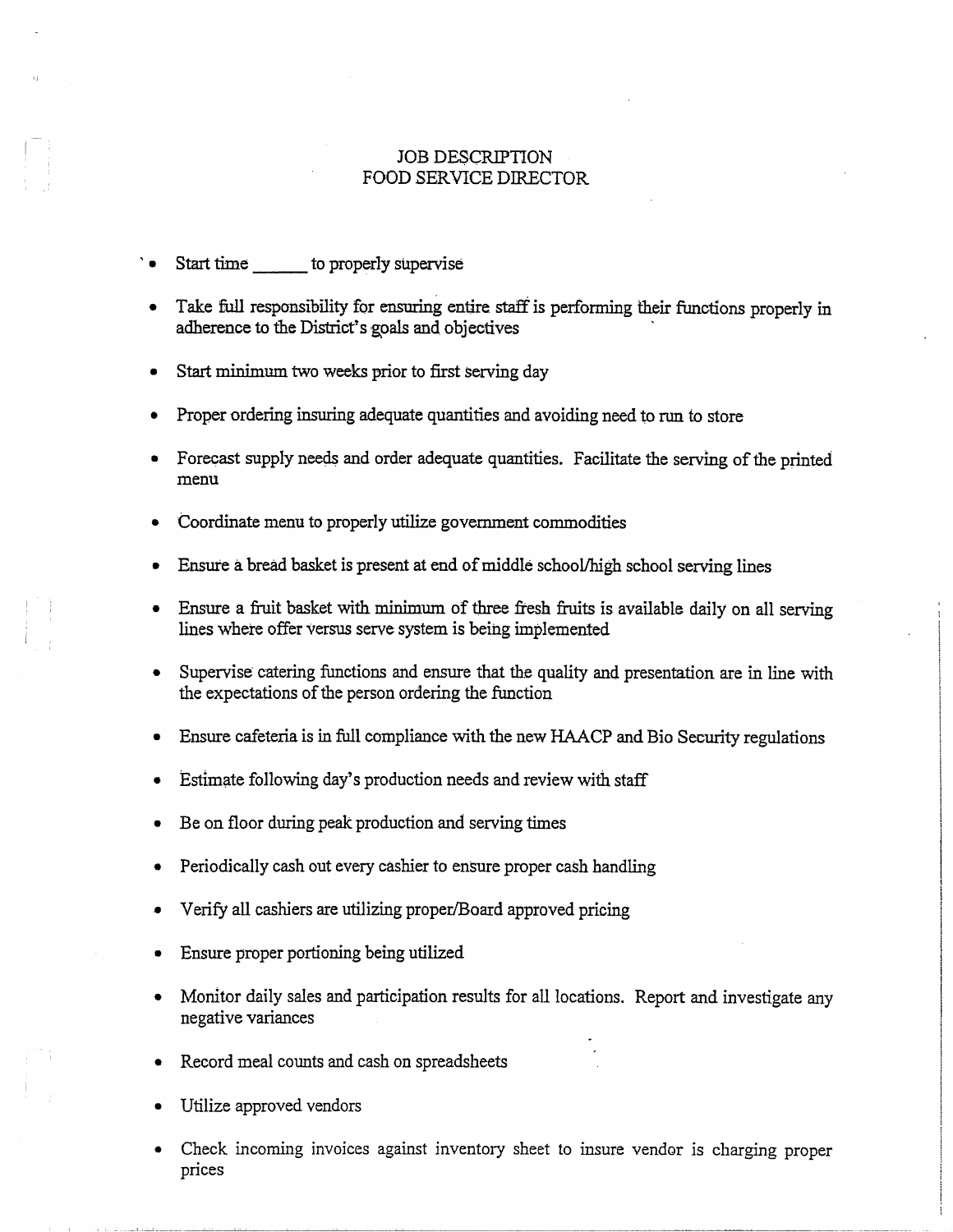- Check incoming invoices to reflect the proper quantities ordered are received
- Insure there is an invoice for incoming orders, maintain log for vendors that did not supply invoice with incoming orders. Follow up with vendors and provide verified invoices to Pomptonian's main office in a timely manner
- Maintain proper pricing on inventory spreadsheets
- Perform monthly inventory (or weekly if necessary) with emphasis on accurately counting all food and paper supplies
- Job description includes two page Food Service Pirector responsibility summary

**F:\DISTRICTINu11ey\Correspondcnce\JOB DESCRIPTION.doc**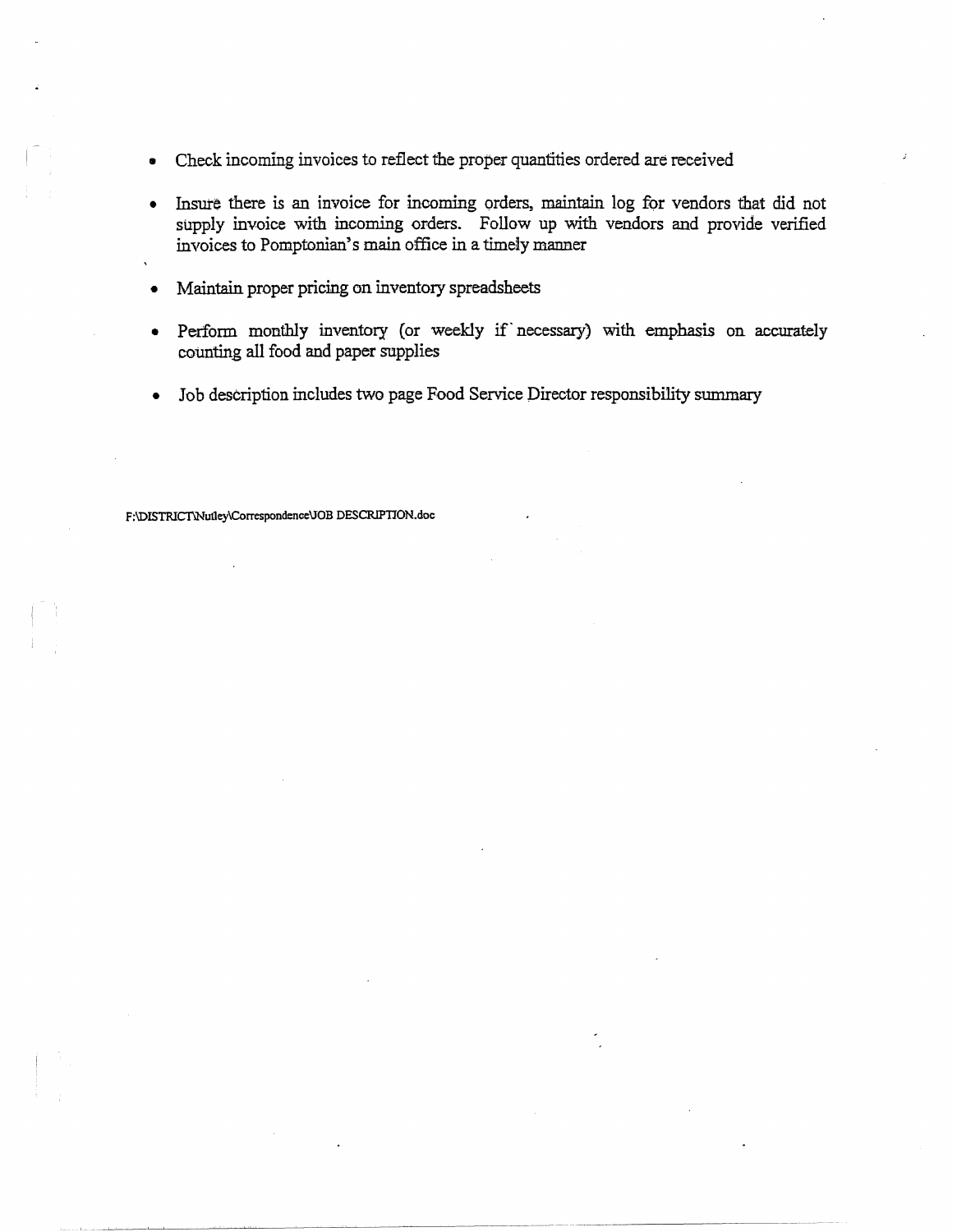## FOOD SERVICE DIRECTOR RESPONSIBILITY SUMMARY

| <b>AREA</b>               | <b>TASK</b>                                          | <b>PHASE</b>            |
|---------------------------|------------------------------------------------------|-------------------------|
|                           | <b>Ensure proper Sanitation and safety Standards</b> |                         |
|                           | <b>Create Harmonious Work environment</b>            |                         |
|                           |                                                      |                         |
|                           | Be a Team leader fostering enthusiasm                |                         |
| <b>Customer relations</b> | Ensure staff is focused on customer satisfaction     | 1                       |
| <b>Food Cost</b>          | Order adequate/minimum quantities                    | 1                       |
| <b>Food Cost</b>          | Rotate inventory                                     | 1                       |
| <b>Food Cost</b>          | Utilize inventory in planning 2nd and 3rd choices    | 1                       |
| Food Cost                 | Utilize commodities efficiently                      | 1                       |
| Government                | Complete monthly allocation notice                   | 1                       |
| Personnell                | Team member - fill in where needed                   | 1                       |
| Personnel                 | Direct daily work flow                               | 1                       |
| Personnel                 | Fingerprinting compliance                            | 1                       |
| Personnel                 | Monitor proper hours                                 | 1                       |
| Personnel                 | Communicate responsibilities (expectations/policies) | 1                       |
| Presentation              | Adequate quantities for all lunch periods            | 1                       |
| Presentation              | Ensure food presentation is up to standard           | 1                       |
| Presentation              | Match production to needs (batch cooking)            | 1                       |
| Quality/Sanitation        | Ensures kitchen(s) meets quality standards           | 1                       |
| Quality/Sanitation        | Ensure kitchen(s) meets all health regs.             | 1                       |
| Quality/Sanitation        | Check serving temperatures                           | 1                       |
| Quality/Sanitation        | Keep staff current with required health classes      | 1                       |
| Recordkeeping             | Voucher vendor invoices                              | 1                       |
| Recordkeeping             | Production records                                   | 1                       |
| Catering                  | Prepare and set up functions                         | $\overline{2}$          |
| Catering                  | Determine function cost and propose price            | $\overline{2}$          |
| Catering                  | Prepare Invoice for special functions                | $\overline{c}$          |
| Food Cost                 | Take inventory accurately                            | 2                       |
| Food Cost                 | Check/reinforce portion control                      | $\overline{2}$          |
| Menu                      | Modify monthly menu from core                        | $\overline{2}$          |
| Menu                      | Plan appealing variety                               | $\mathbf{2}$            |
| Menu                      | Check proposed menu to school calendar               | $\overline{2}$          |
| Personnel                 | Track/check weekly time sheet                        | $\overline{2}$          |
| Personnel                 | Train                                                | 2                       |
| Quality/Sanitation        | Run local sanitation classes annually                | $\overline{\mathbf{c}}$ |
| Recordkeeping             | Check for overclaims / 100% participation            | $\mathbf{2}$            |
| Recordkeeping             | Sales graph                                          | $\overline{2}$          |